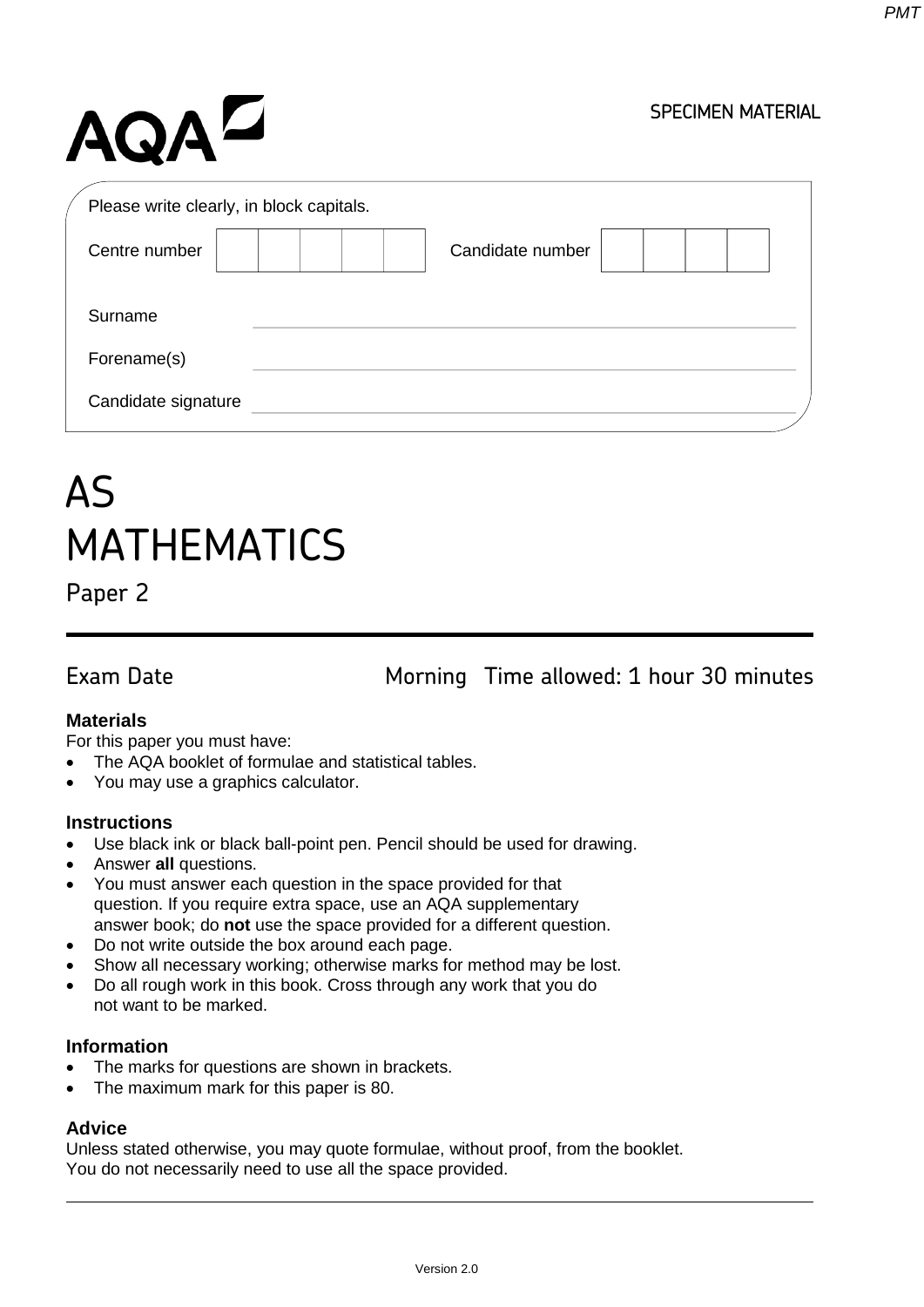#### 2

## **Section A**

Answer **all** questions in the spaces provided.

**1**  $p(x) = x^3 - 5x^2 + 3x + a$ , where *a* is a constant.

Given that  $x - 3$  is a factor of  $p(x)$ , find the value of *a* 

Circle your answer.

**[1 mark]**

−9 −3 3 9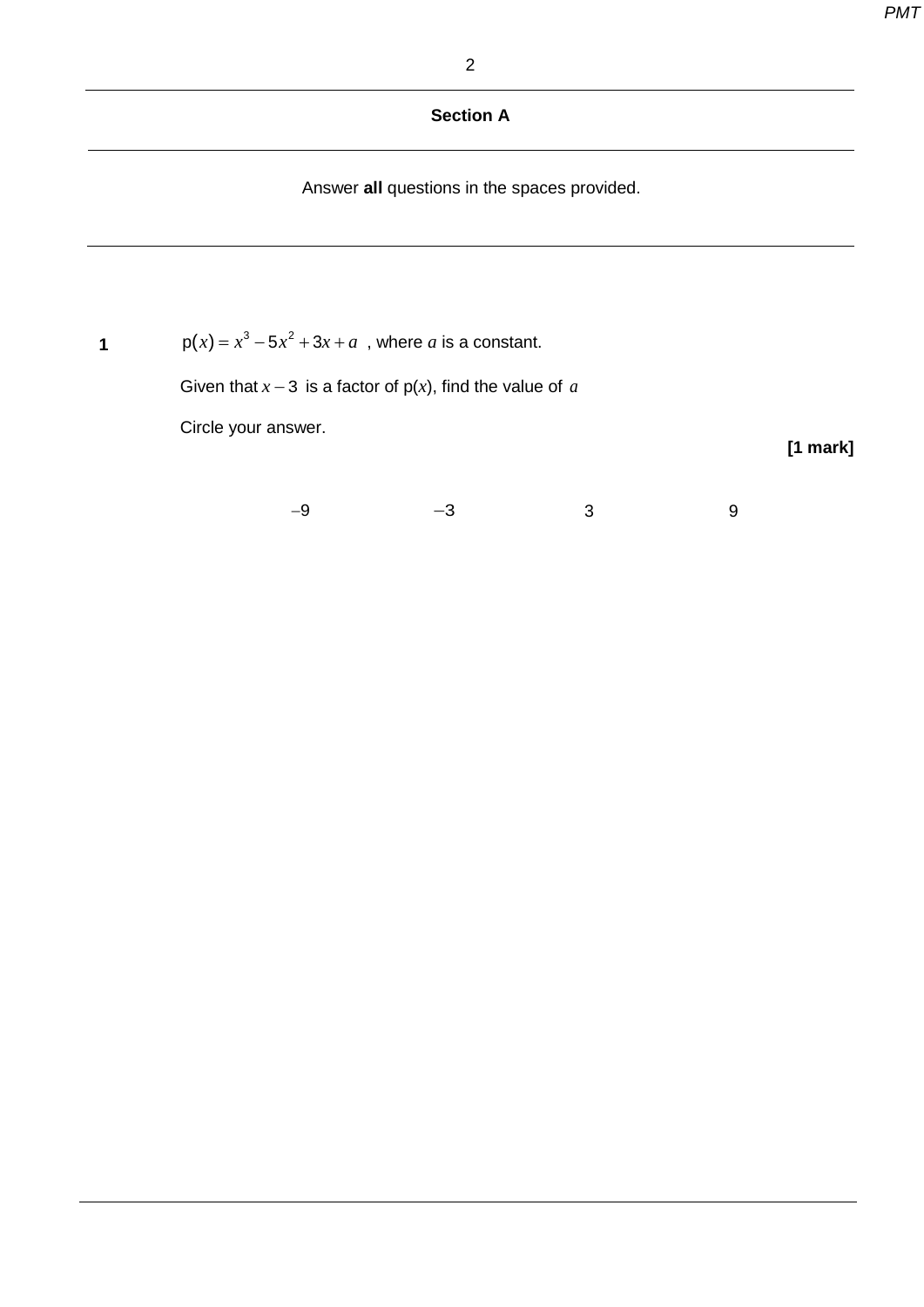**2** The graph of  $y = f(x)$  is shown in **Figure 1**.



State the equation of the graph shown in **Figure 2**.



Circle your answer.

$$
y = f(2x)
$$
  $y = f(\frac{x}{2})$   $y = 2f(x)$   $y = \frac{1}{2}f(x)$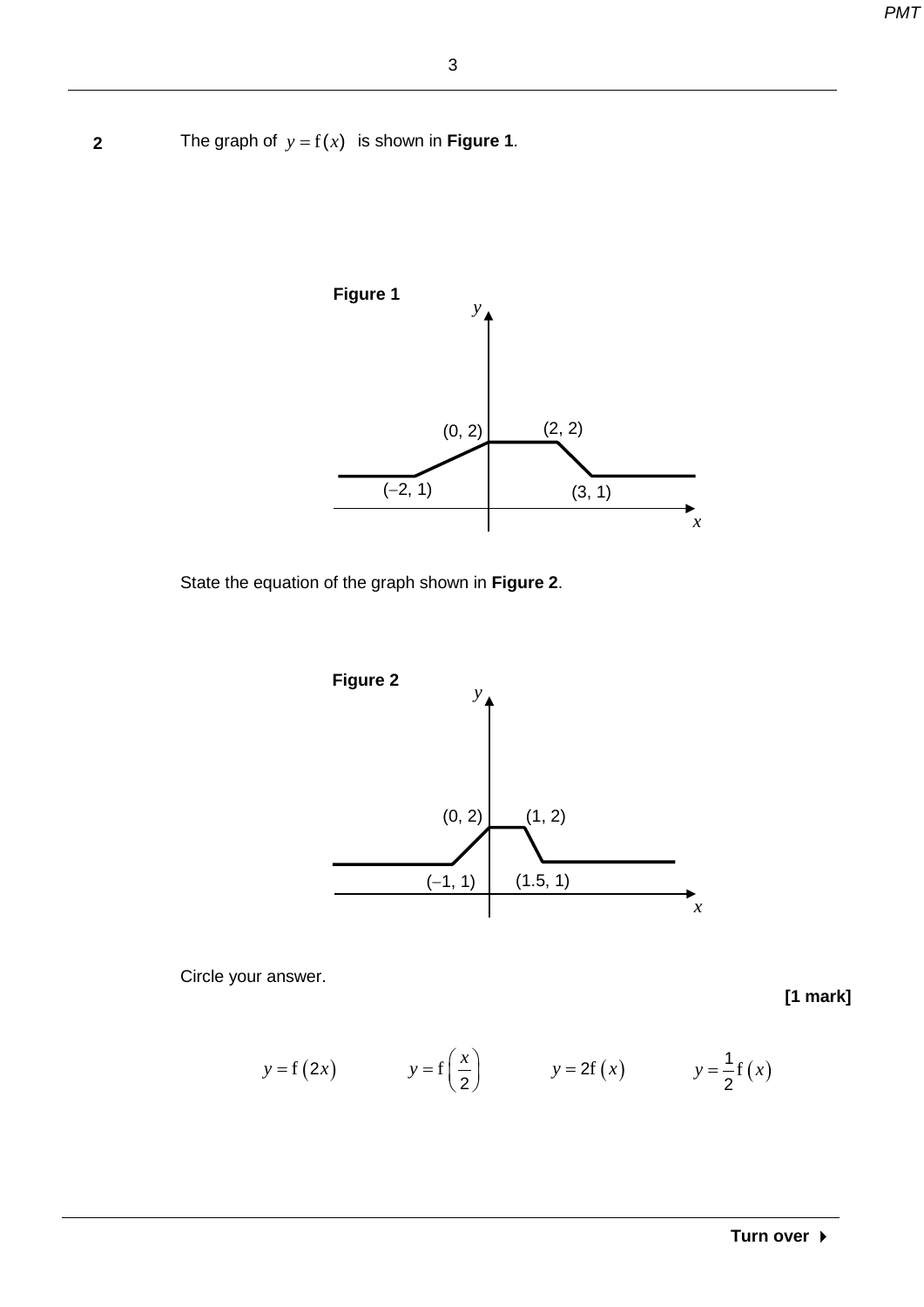| Find the value of $\log_a(a^3) + \log_a\left(\frac{1}{a}\right)$                                                        |  |  |           |
|-------------------------------------------------------------------------------------------------------------------------|--|--|-----------|
|                                                                                                                         |  |  | [2 marks] |
|                                                                                                                         |  |  |           |
|                                                                                                                         |  |  |           |
|                                                                                                                         |  |  |           |
|                                                                                                                         |  |  |           |
|                                                                                                                         |  |  |           |
|                                                                                                                         |  |  |           |
|                                                                                                                         |  |  |           |
|                                                                                                                         |  |  |           |
|                                                                                                                         |  |  |           |
|                                                                                                                         |  |  |           |
| Find the coordinates, in terms of a, of the minimum point on the curve $y = x^2 - 5x + a$ ,<br>where $a$ is a constant. |  |  |           |
| Fully justify your answer.                                                                                              |  |  |           |
|                                                                                                                         |  |  |           |
|                                                                                                                         |  |  |           |
|                                                                                                                         |  |  |           |
|                                                                                                                         |  |  |           |
|                                                                                                                         |  |  |           |
|                                                                                                                         |  |  |           |
|                                                                                                                         |  |  |           |
|                                                                                                                         |  |  | [3 marks] |
|                                                                                                                         |  |  |           |
|                                                                                                                         |  |  |           |
|                                                                                                                         |  |  |           |
|                                                                                                                         |  |  |           |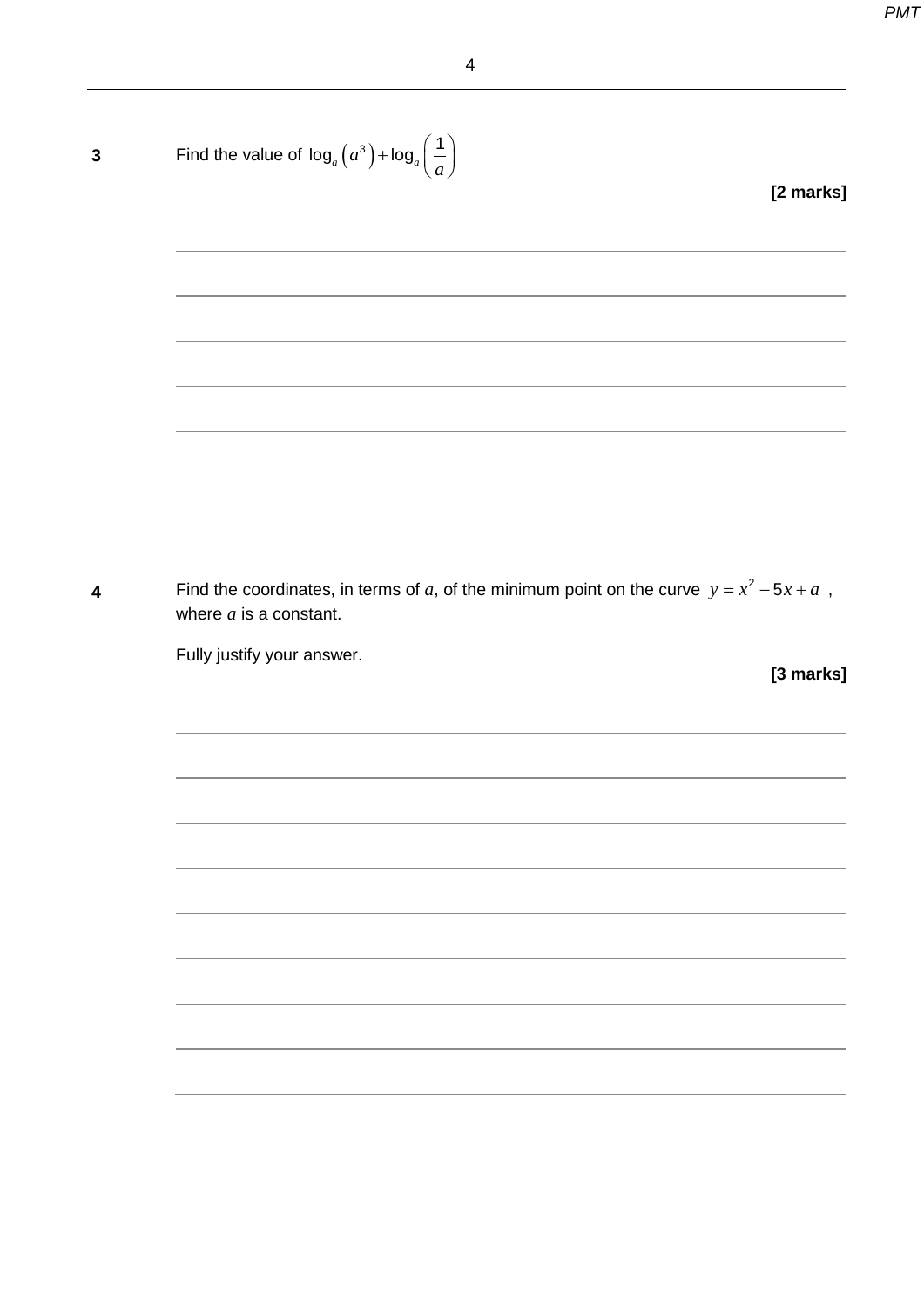| The quadratic equation $3x^2 + 4x + (2k-1) = 0$ has real and distinct roots.<br>- |  |
|-----------------------------------------------------------------------------------|--|
|-----------------------------------------------------------------------------------|--|

Find the possible values of the constant *k* Fully justify your answer.

**[4 marks]**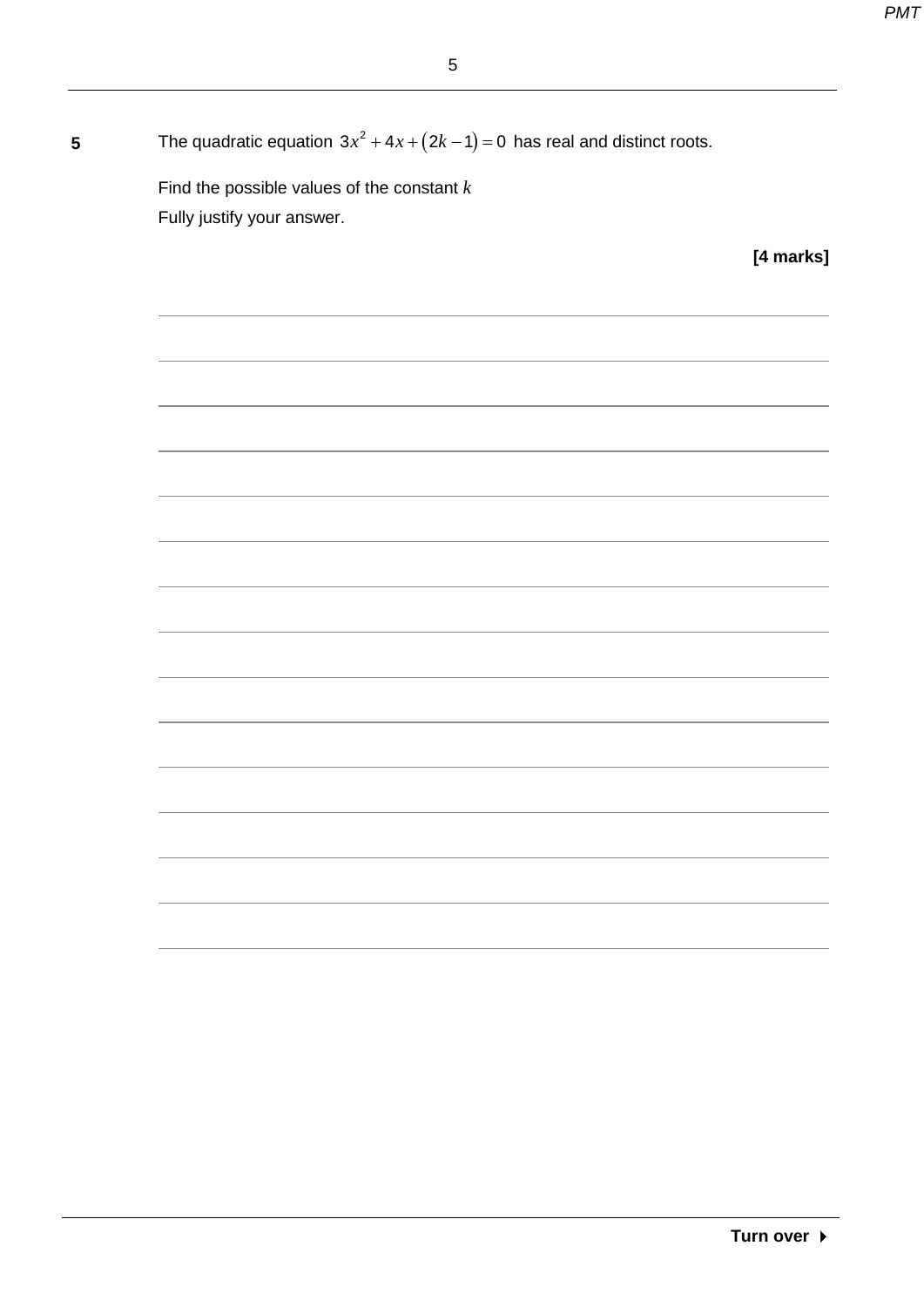6

**6** A curve has equation  $y = 6x$ *x*  $= 6x^2 + \frac{8}{x^2}$  and is sketched below for  $x > 0$ 



Find the area of the region bounded by the curve, the *x*-axis and the lines  $x = a$  and  $x = 2a$ , where  $a > 0$ , giving your answer in terms of  $a$ 

**[4 marks]**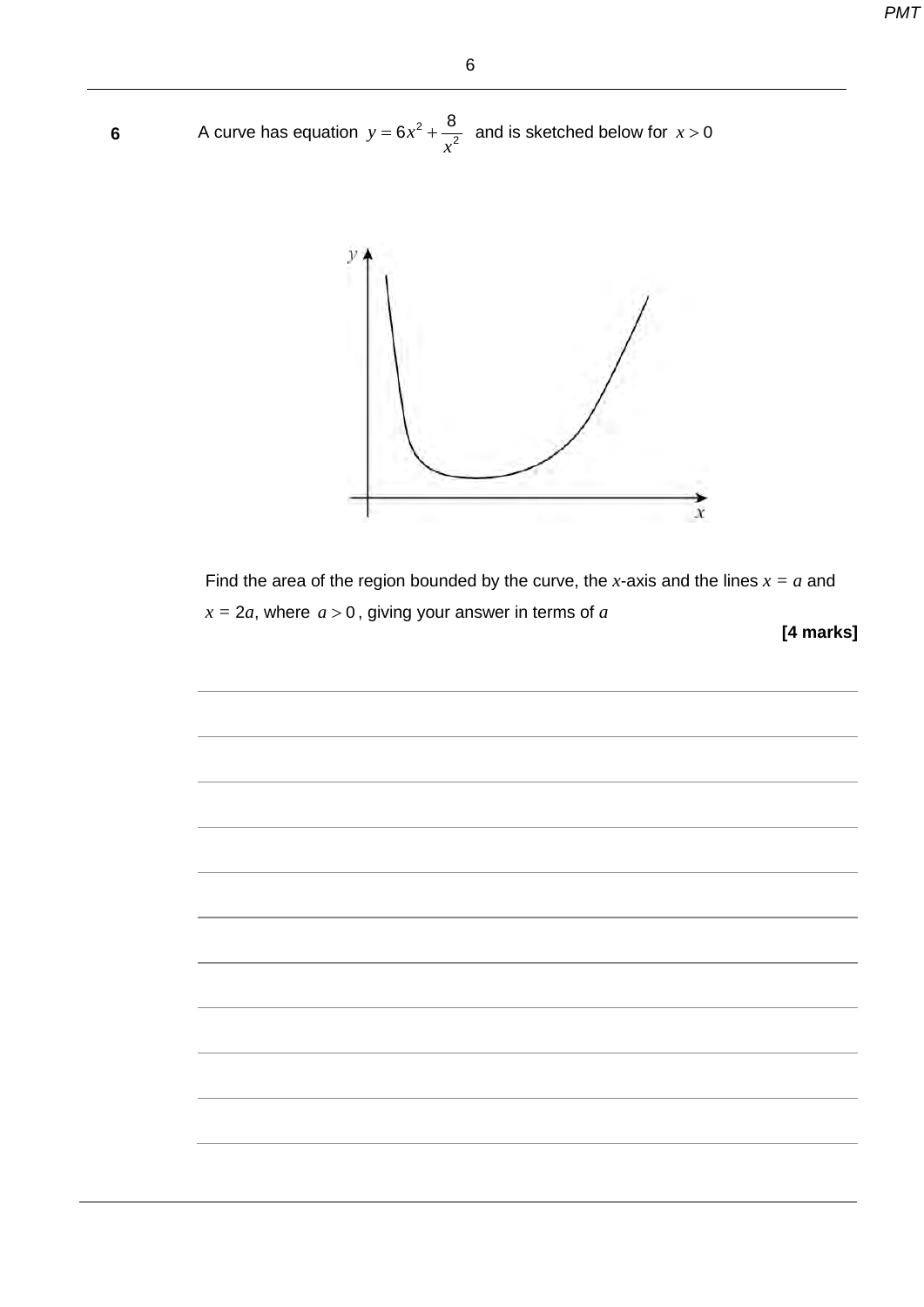**7** Solve the equation

 $\sin \theta \tan \theta + 2\sin \theta = 3\cos \theta$  where  $\cos \theta \neq 0$ 

Give all values of  $\theta$  to the nearest degree in the interval  $0^{\circ} < \theta < 180^{\circ}$ Fully justify your answer.

**[5 marks]**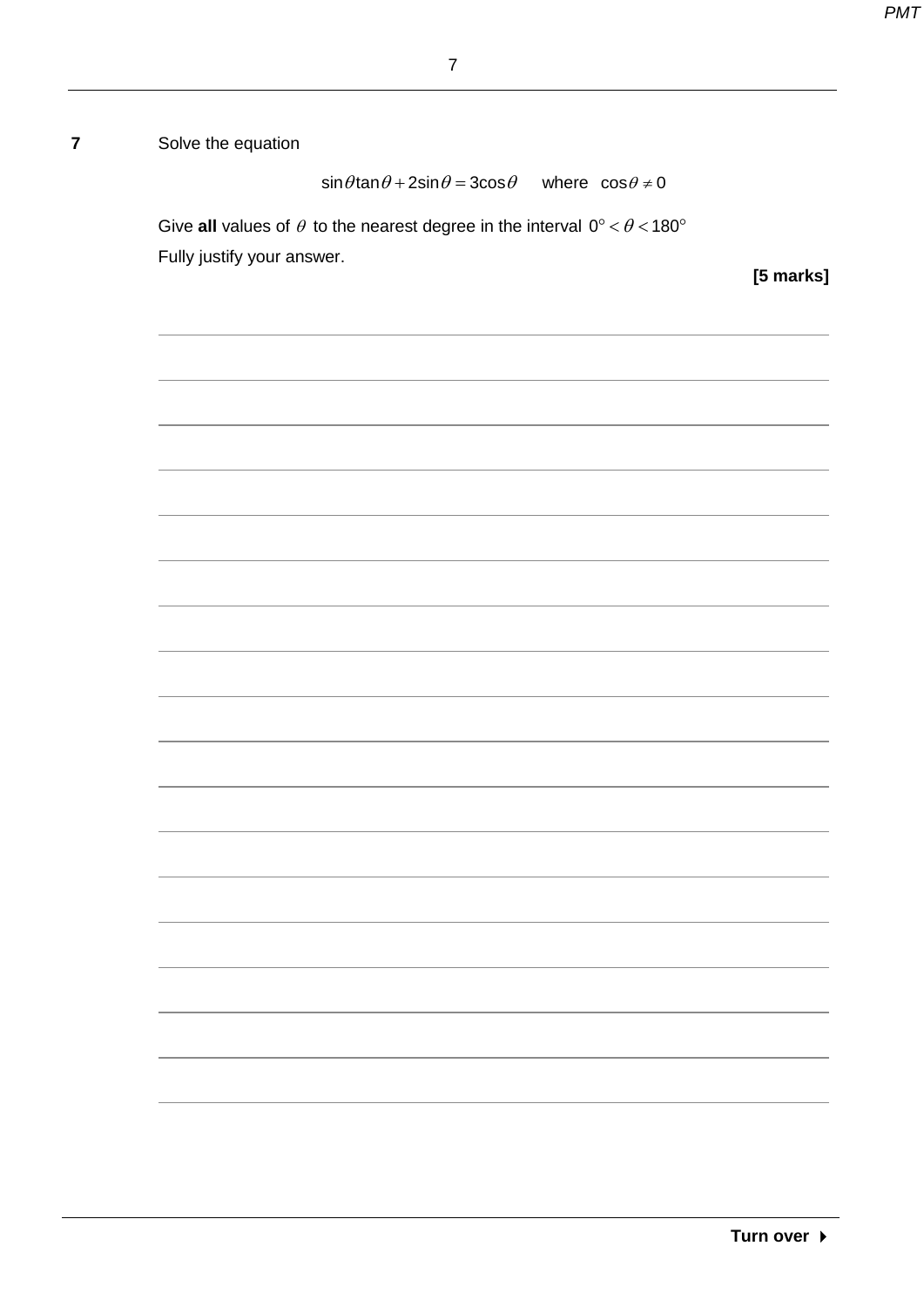| 8 | Prove that the function $f(x) = x^3 - 3x^2 + 15x - 1$ is an increasing function.                                                                                                                                              | [6 marks] |
|---|-------------------------------------------------------------------------------------------------------------------------------------------------------------------------------------------------------------------------------|-----------|
|   |                                                                                                                                                                                                                               |           |
|   |                                                                                                                                                                                                                               |           |
|   | ,我们也不能在这里的时候,我们也不能在这里的时候,我们也不能会在这里的时候,我们也不能会在这里的时候,我们也不能会在这里的时候,我们也不能会在这里的时候,我们也不                                                                                                                                             |           |
|   | the control of the control of the control of the control of the control of the control of the control of the control of the control of the control of the control of the control of the control of the control of the control |           |
|   | <u> 1989 - Andrea Santa Andrea Andrea Andrea Andrea Andrea Andrea Andrea Andrea Andrea Andrea Andrea Andrea Andr</u>                                                                                                          |           |
|   |                                                                                                                                                                                                                               |           |
|   |                                                                                                                                                                                                                               |           |
|   |                                                                                                                                                                                                                               |           |
|   |                                                                                                                                                                                                                               |           |
|   |                                                                                                                                                                                                                               |           |
|   |                                                                                                                                                                                                                               |           |
|   |                                                                                                                                                                                                                               |           |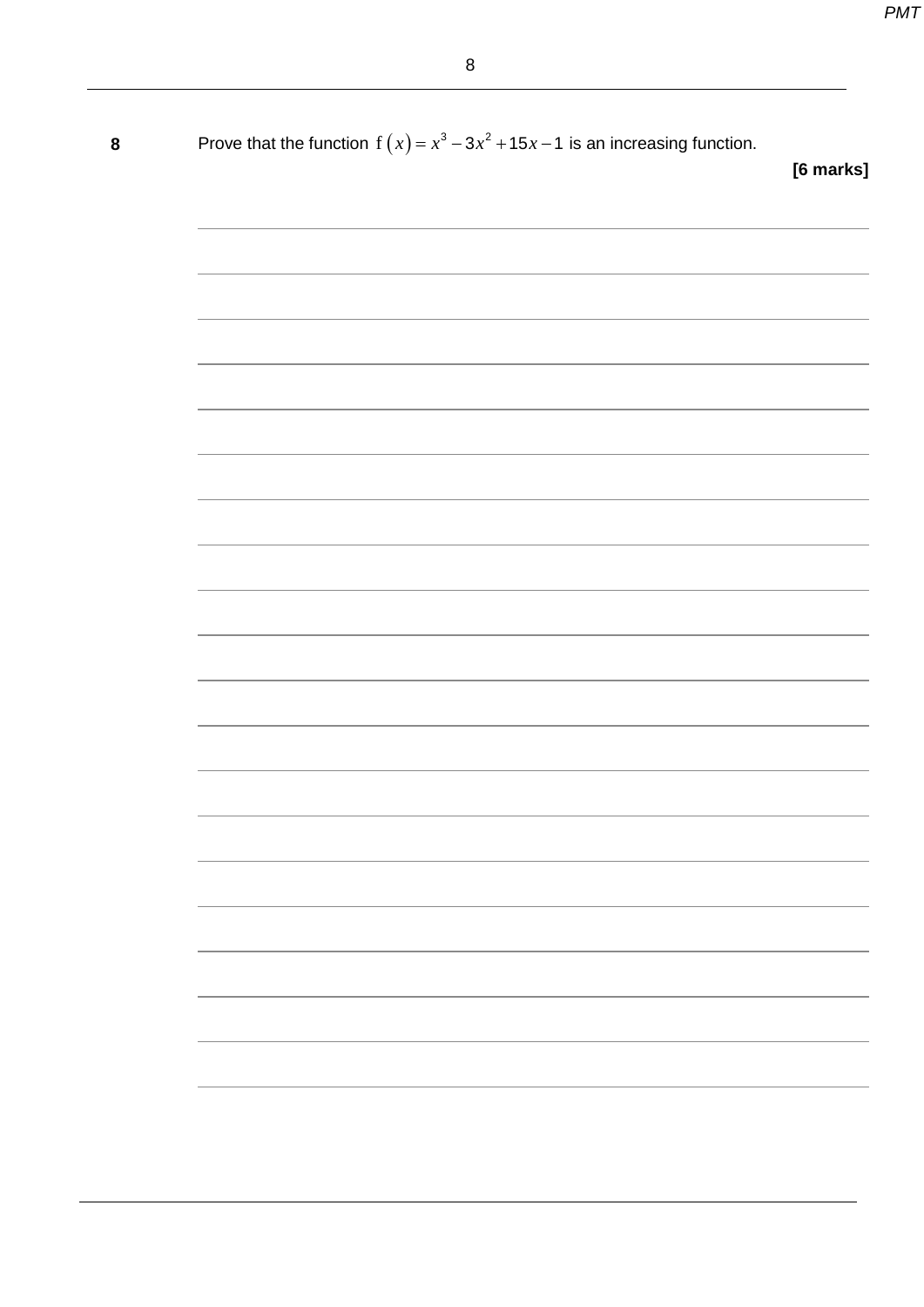| A curve has equation $y = e^{2x}$                                                               |  |
|-------------------------------------------------------------------------------------------------|--|
| Find the coordinates of the point on the curve where the gradient of the curve is $\frac{1}{2}$ |  |
| Give your answer in an exact form.<br>[5 marks]                                                 |  |
|                                                                                                 |  |
|                                                                                                 |  |
|                                                                                                 |  |
|                                                                                                 |  |
|                                                                                                 |  |
|                                                                                                 |  |
|                                                                                                 |  |
|                                                                                                 |  |
|                                                                                                 |  |
|                                                                                                 |  |
|                                                                                                 |  |
|                                                                                                 |  |
|                                                                                                 |  |
|                                                                                                 |  |
|                                                                                                 |  |
|                                                                                                 |  |
|                                                                                                 |  |
|                                                                                                 |  |
|                                                                                                 |  |
|                                                                                                 |  |
|                                                                                                 |  |
|                                                                                                 |  |
|                                                                                                 |  |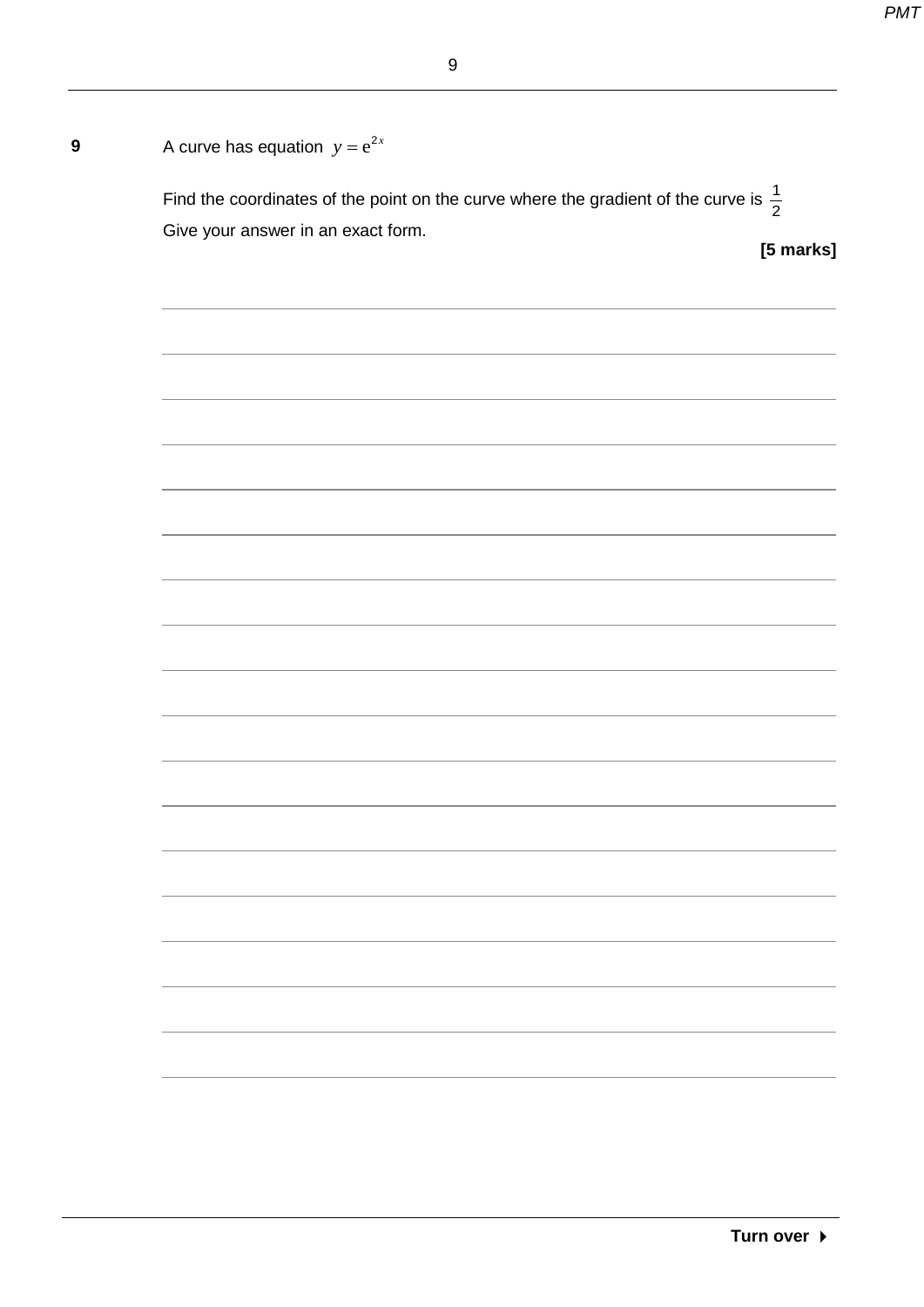| 10 | David has been investigating the population of rabbits on an island during a<br>three-year period. |
|----|----------------------------------------------------------------------------------------------------|
|    | Rassed on data that he has collected. David decides to model the population of                     |

Based on data that he has collected, David decides to model the population of rabbits, *R*, by the formula

 $R = 50e^{0.5t}$ 

where *t* is the time in years after 1 January 2016.

**10 (a)** Using David's model:

**10 (a) (i)** state the population of rabbits on the island on 1 January 2016;

**[1 mark]**

**10 (a) (ii)** predict the population of rabbits on 1 January 2021.

**[1 mark]**

**10 (b)** Use David's model to find the value of *t* when *R* = 150, giving your answer to three significant figures.

**[2 marks]**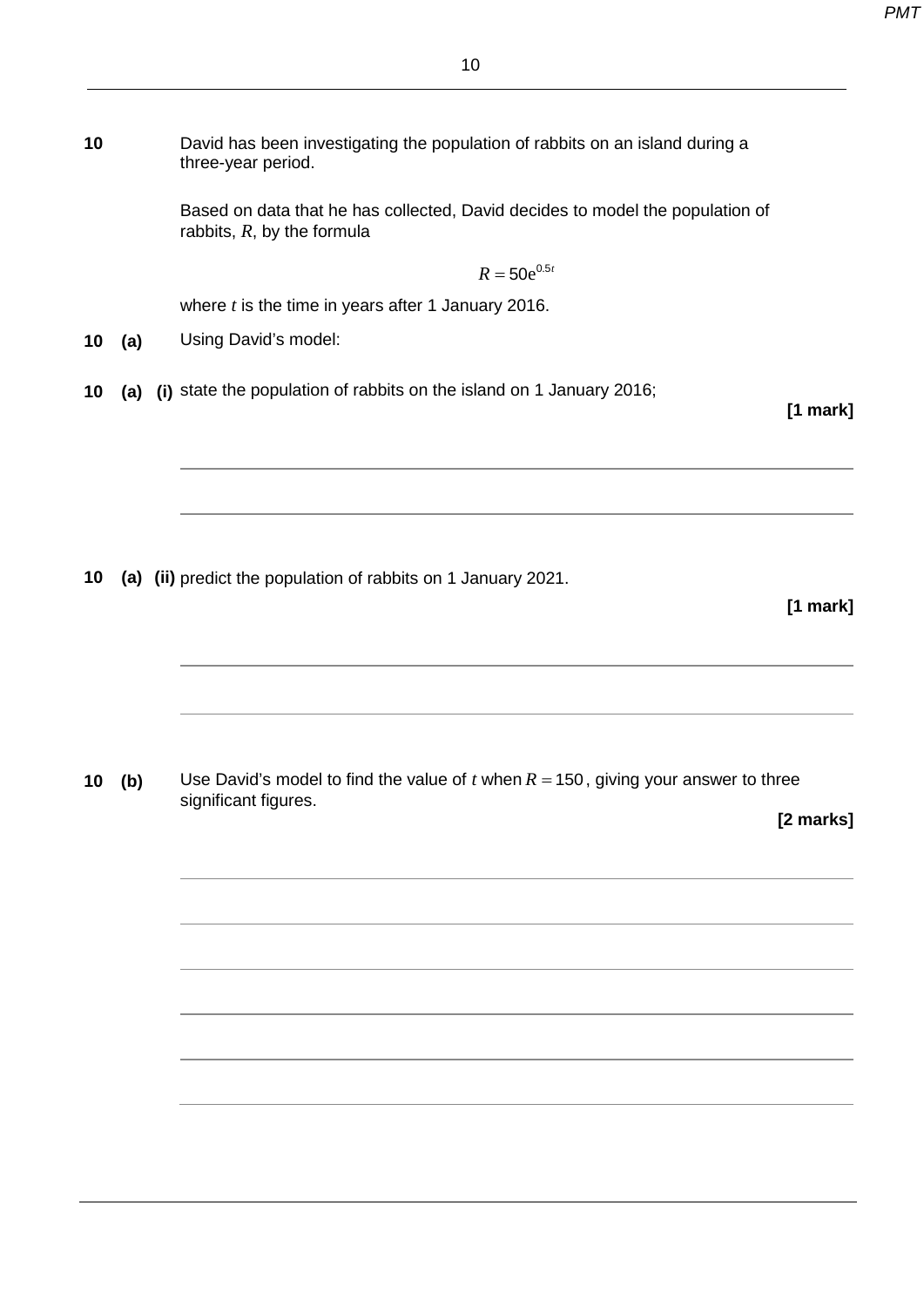**10 (c)** Give **one** reason why David's model may **not** be appropriate.

#### **[1 mark]**

**10 (d)** On the same island, the population of crickets, *C*, can be modelled by the formula

 $C = 1000e^{0.1t}$ 

where *t* is the time in years after 1 January 2016.

Using the two models, find the year during which the population of rabbits first exceeds the population of crickets.

**[3 marks]**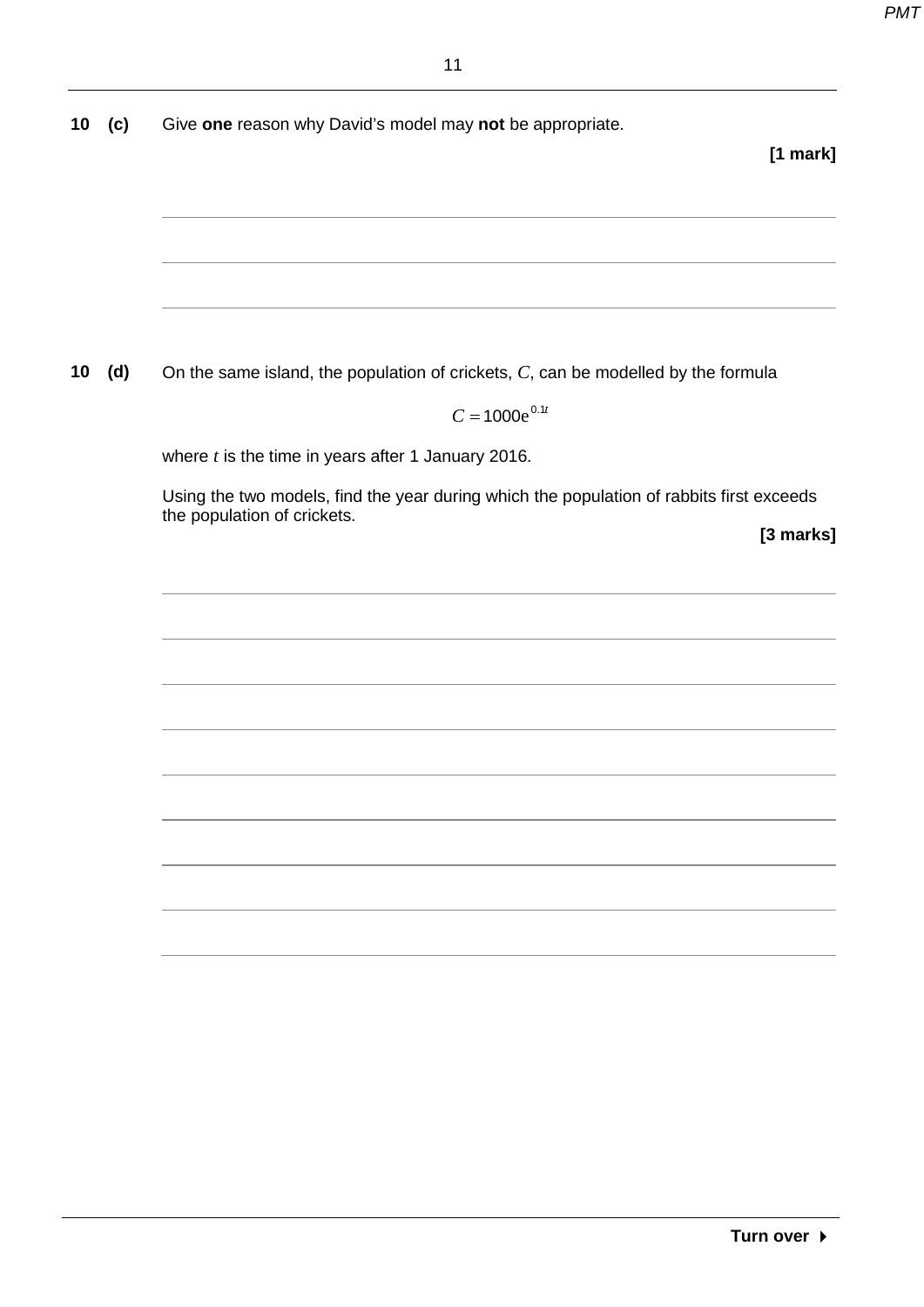| 11 |        | The circle with equation $(x-7)^2 + (y+2)^2 = 5$ has centre C.                         |
|----|--------|----------------------------------------------------------------------------------------|
| 11 |        | (a) (i) Write down the radius of the circle.<br>$[1$ mark]                             |
|    |        |                                                                                        |
| 11 |        | (a) (ii) Write down the coordinates of C.<br>$[1$ mark]                                |
|    | 11 (b) | The point $P(5, -1)$ lies on the circle.                                               |
|    |        | Find the equation of the tangent to the circle at $P$ , giving your answer in the form |
|    |        | $y = mx + c$<br>[4 marks]                                                              |
|    |        |                                                                                        |
|    |        |                                                                                        |
|    |        |                                                                                        |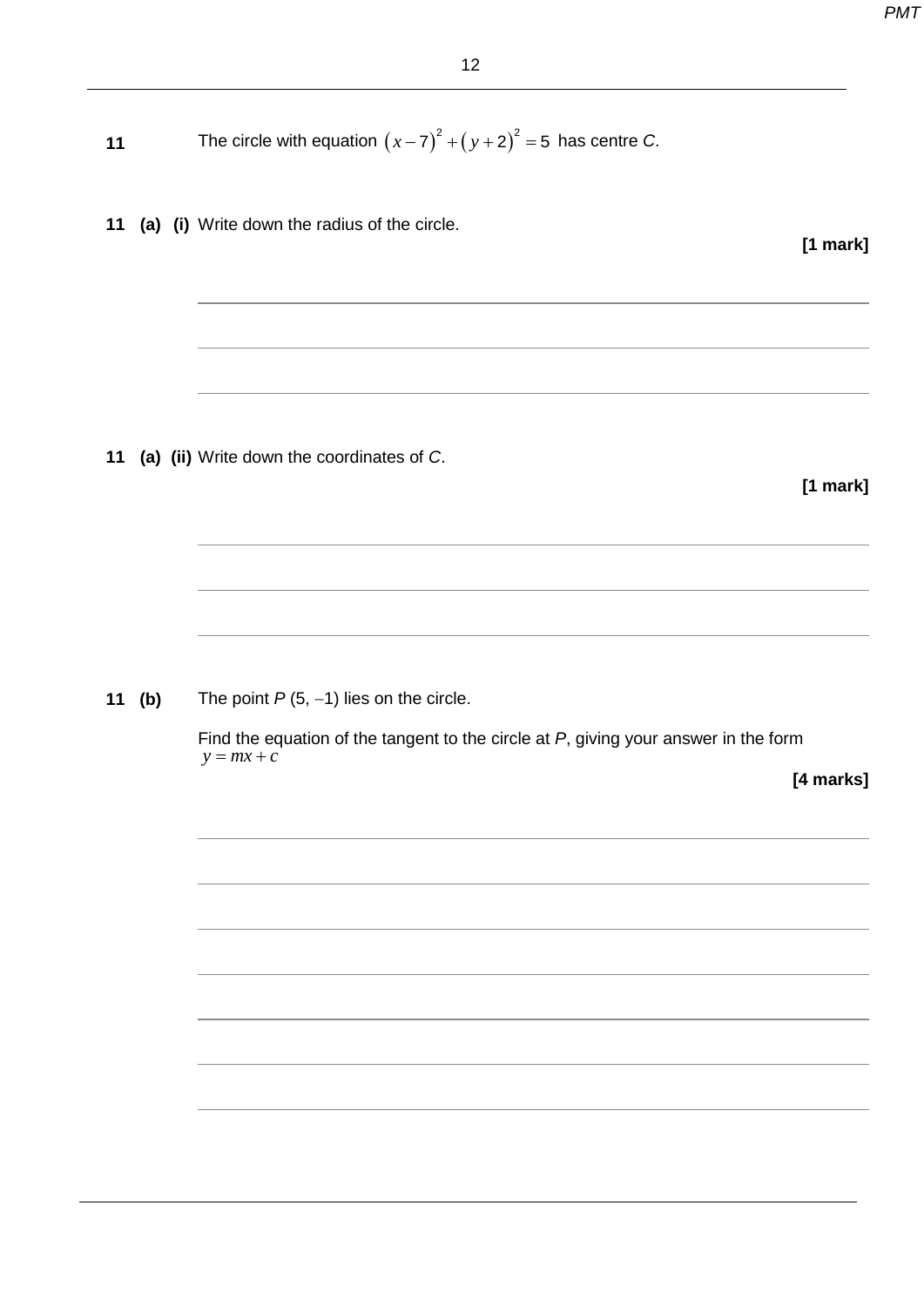| 11 $(c)$ | The point $Q(3, 3)$ lies outside the circle and the point T lies on the circle such that<br>QT is a tangent to the circle. Find the length of QT. |           |
|----------|---------------------------------------------------------------------------------------------------------------------------------------------------|-----------|
|          |                                                                                                                                                   | [4 marks] |
|          |                                                                                                                                                   |           |
|          |                                                                                                                                                   |           |
|          |                                                                                                                                                   |           |
|          |                                                                                                                                                   |           |
|          |                                                                                                                                                   |           |
|          |                                                                                                                                                   |           |
|          |                                                                                                                                                   |           |
|          |                                                                                                                                                   |           |
|          |                                                                                                                                                   |           |
|          |                                                                                                                                                   |           |
|          |                                                                                                                                                   |           |
|          |                                                                                                                                                   |           |
|          |                                                                                                                                                   |           |
|          |                                                                                                                                                   |           |
|          |                                                                                                                                                   |           |
|          |                                                                                                                                                   |           |
|          |                                                                                                                                                   |           |
|          |                                                                                                                                                   |           |
|          |                                                                                                                                                   |           |
|          |                                                                                                                                                   |           |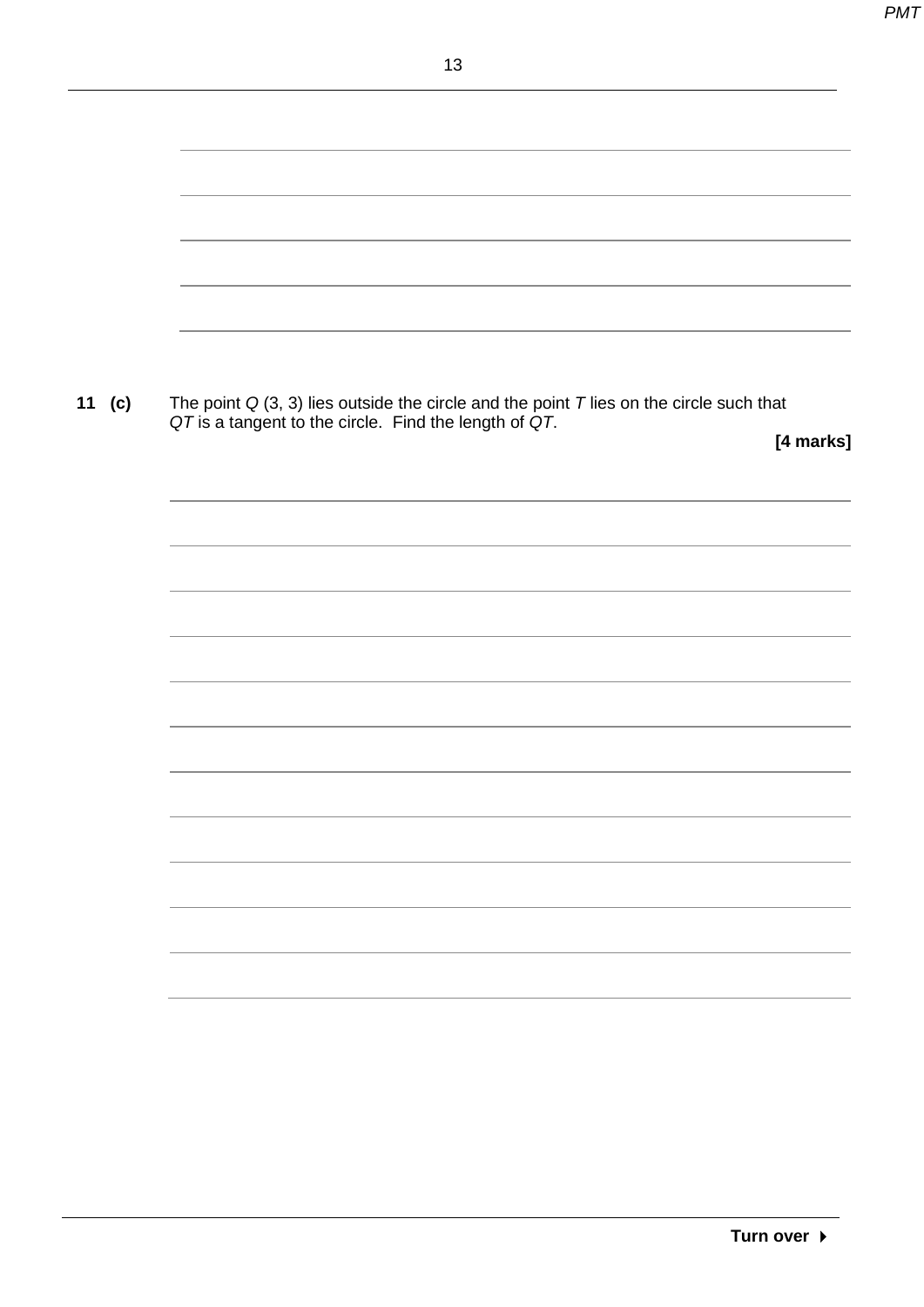| 12(a) | Given that <i>n</i> is an even number, prove that $9n^2 + 6n$ has a factor of 12 | [3 marks]  |
|-------|----------------------------------------------------------------------------------|------------|
|       |                                                                                  |            |
|       |                                                                                  |            |
|       | ,我们也不能在这里的时候,我们也不能在这里的时候,我们也不能会在这里的时候,我们也不能会在这里的时候,我们也不能会在这里的时候,我们也不能会在这里的时候,我们也 |            |
|       |                                                                                  |            |
|       |                                                                                  |            |
|       |                                                                                  |            |
|       |                                                                                  |            |
|       |                                                                                  |            |
|       |                                                                                  |            |
| 12(b) | Determine if $9n^2 + 6n$ has a factor of 12 for any integer n.                   | $[1$ mark] |
|       |                                                                                  |            |
|       |                                                                                  |            |
|       |                                                                                  |            |

**END OF SECTION A**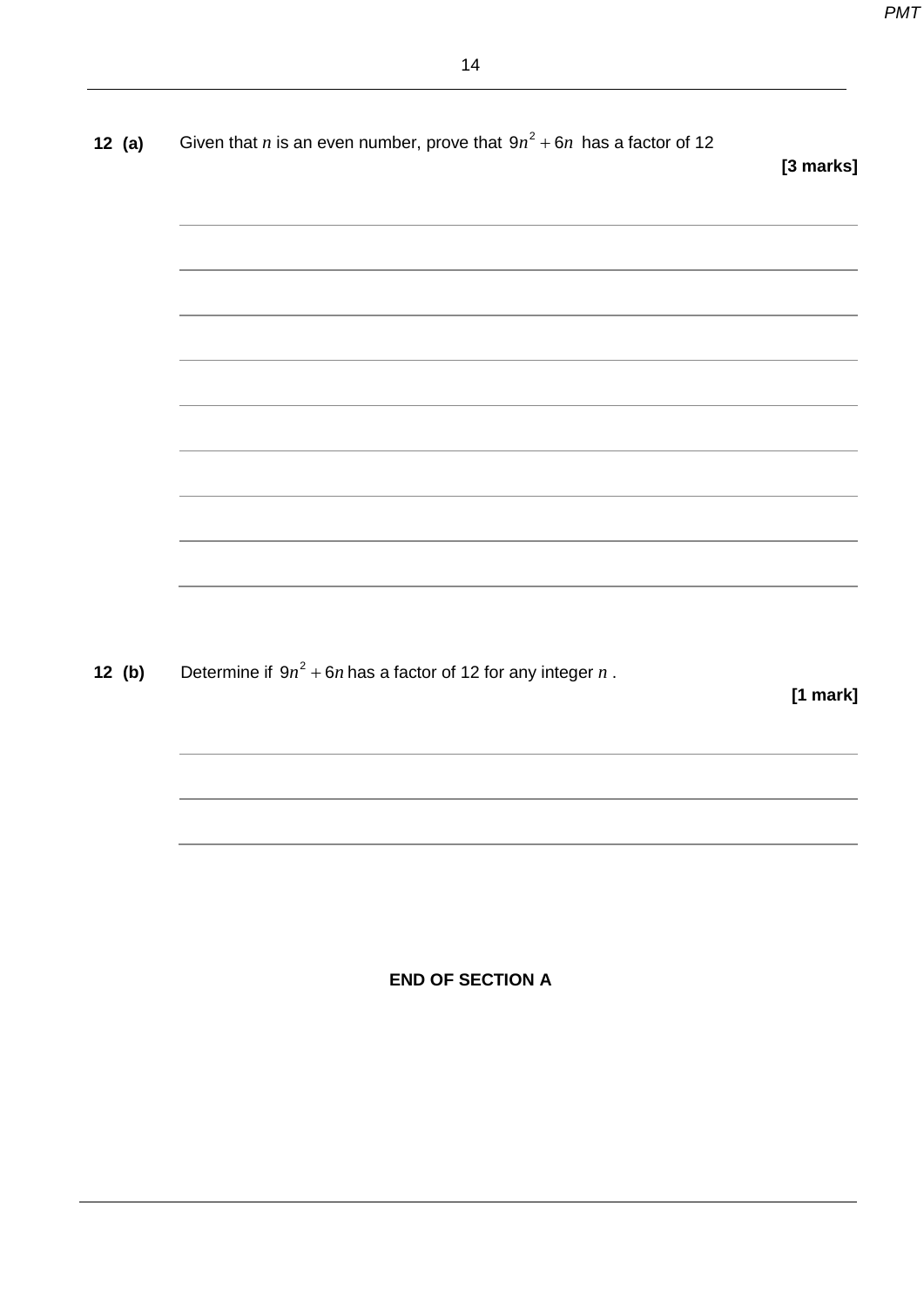#### **Section B**

Answer **all** questions in the spaces provided.

**13** The number of pots of yoghurt, *X*, consumed per week by adults in Milton is a discrete random variable with probability distribution given by

| л                                      |  | J |                                                                | 5 |      | 7 or more |
|----------------------------------------|--|---|----------------------------------------------------------------|---|------|-----------|
| $P(X = x)$   0.30   0.10   0.05   0.07 |  |   | $\begin{array}{ c c c c c }\n\hline\n0.03 & 0.16\n\end{array}$ |   | 0.09 | 0.20      |

Find  $P(3 \le X < 6)$ 

Circle the correct answer.

| 0.26 | 0.31 | 0.35 | 0.40 |
|------|------|------|------|
|      |      |      |      |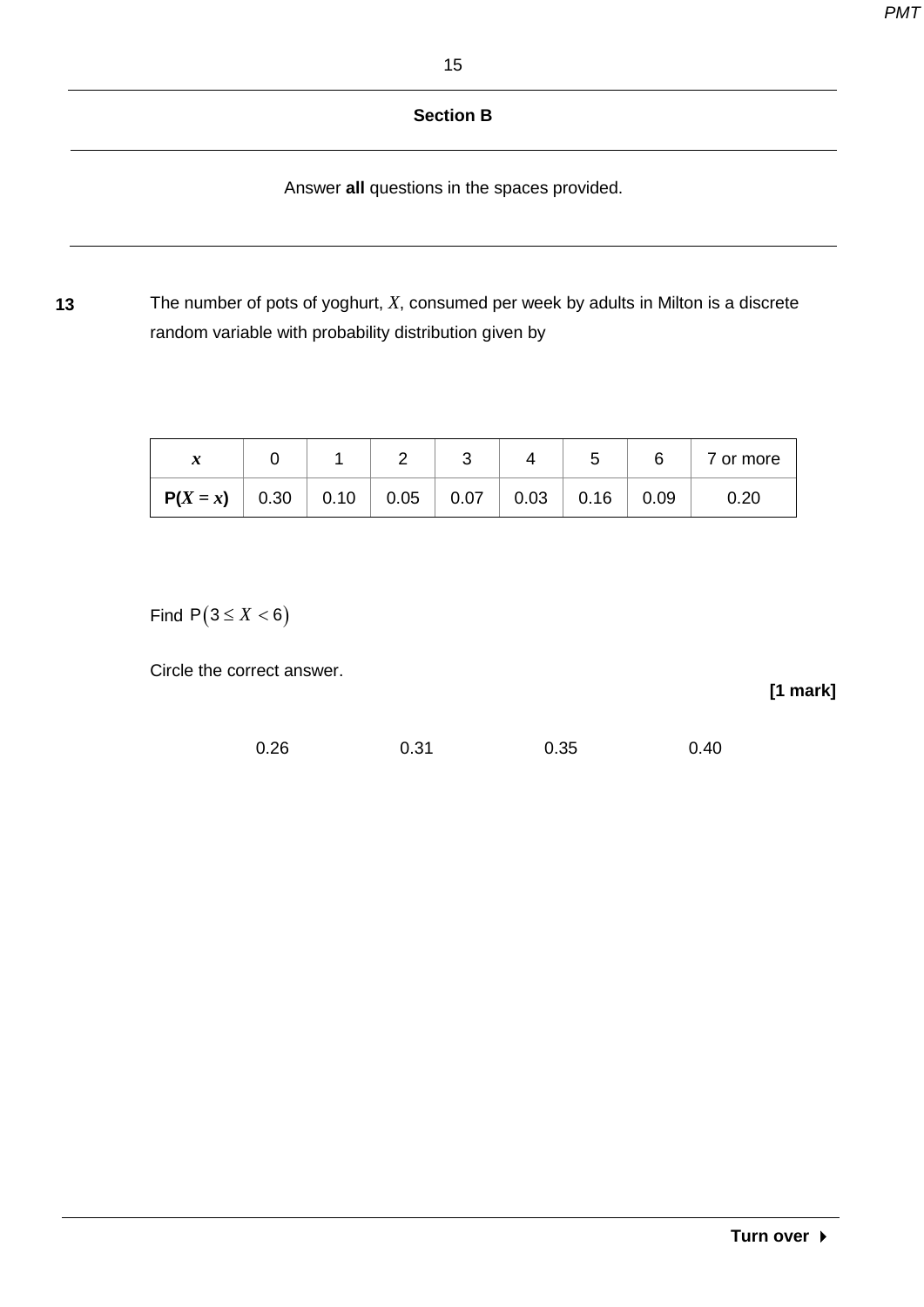**14** In the Large Data Set, the emissions of carbon dioxide are measured in what units? Circle your answer.

mg/litre g/litre g/km mg/km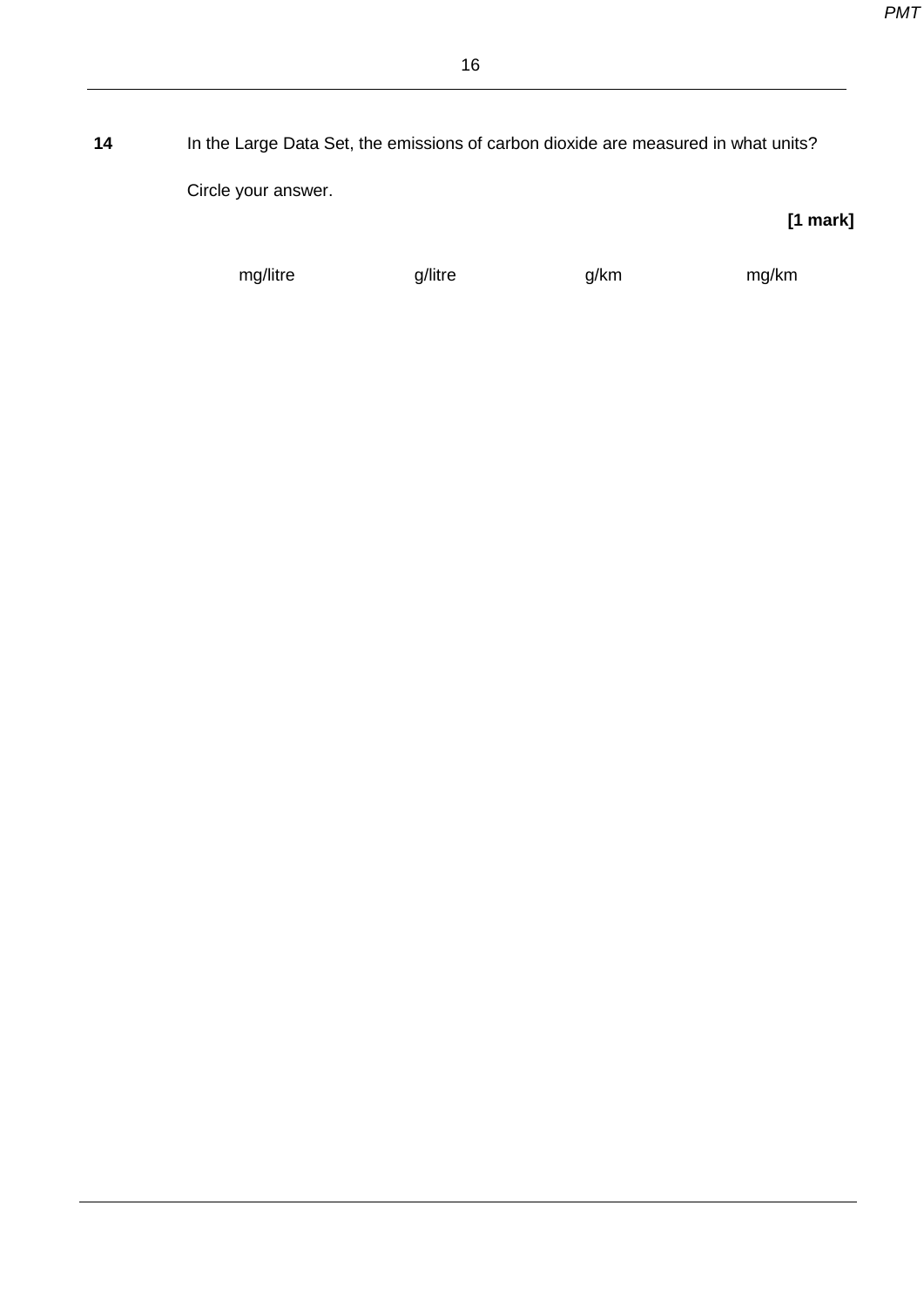**15** A school took 225 children on a trip to a theme park.

After the trip the children had to write about their favourite ride at the park from a choice of three.

The table shows the number of children who wrote about each ride.

|               |                   | <b>Ride written about</b> |                                |           |              |
|---------------|-------------------|---------------------------|--------------------------------|-----------|--------------|
|               |                   | The Drop                  | <b>The</b><br><b>Beanstalk</b> | The Giant | <b>Total</b> |
|               | Year <sub>7</sub> | 24                        | 45                             | 23        | 92           |
| Year<br>group | Year <sub>8</sub> | 36                        | 17                             | 22        | 75           |
|               | Year 9            | 20                        | 13                             | 25        | 58           |
|               | <b>Total</b>      | 80                        | 75                             | 70        | 225          |

Three children were randomly selected from those who went on the trip.

Calculate the probability that one wrote about 'The Drop', one wrote about 'The Beanstalk' and one wrote about The Giant'.

**[2 marks]**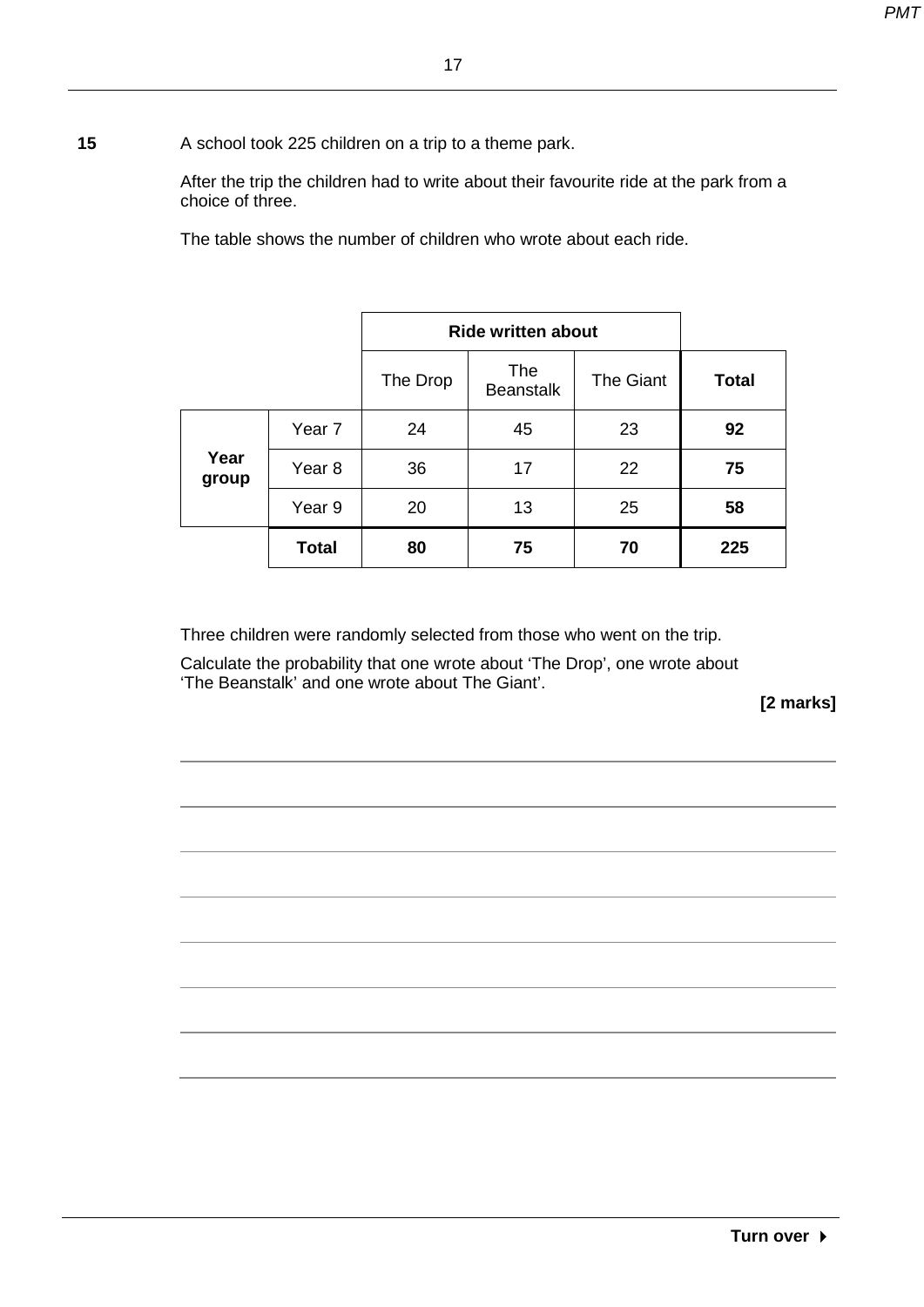**16** The boxplot below represents the time spent in hours by students revising for a history exam.



**16 (a)** Use the information in the boxplot to state the value of a measure of central tendency of the revision times, stating clearly which measure you are using.

**[1 mark]**

**16 (b)** Use the information in the boxplot to explain why the distribution of revision times is negatively skewed.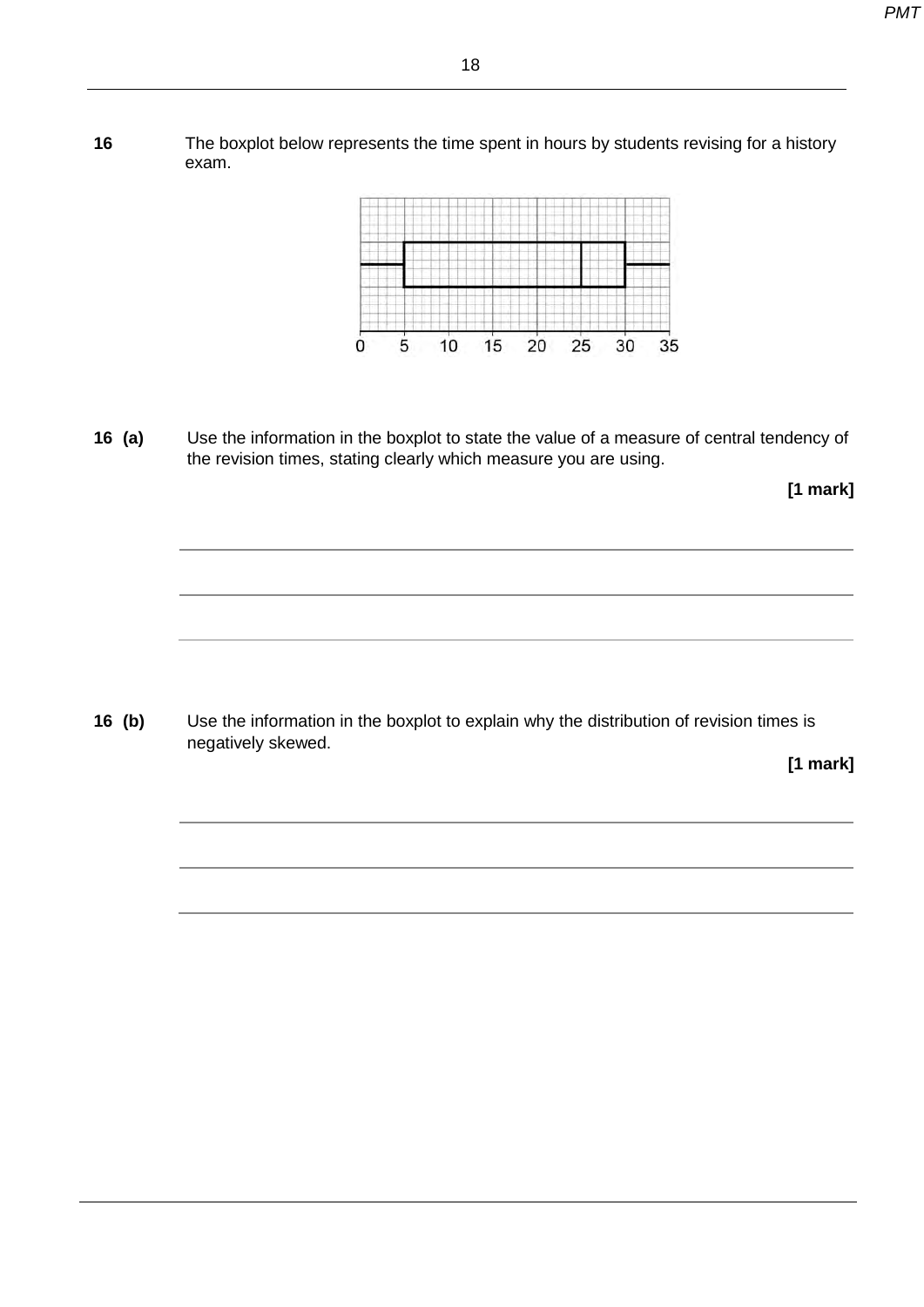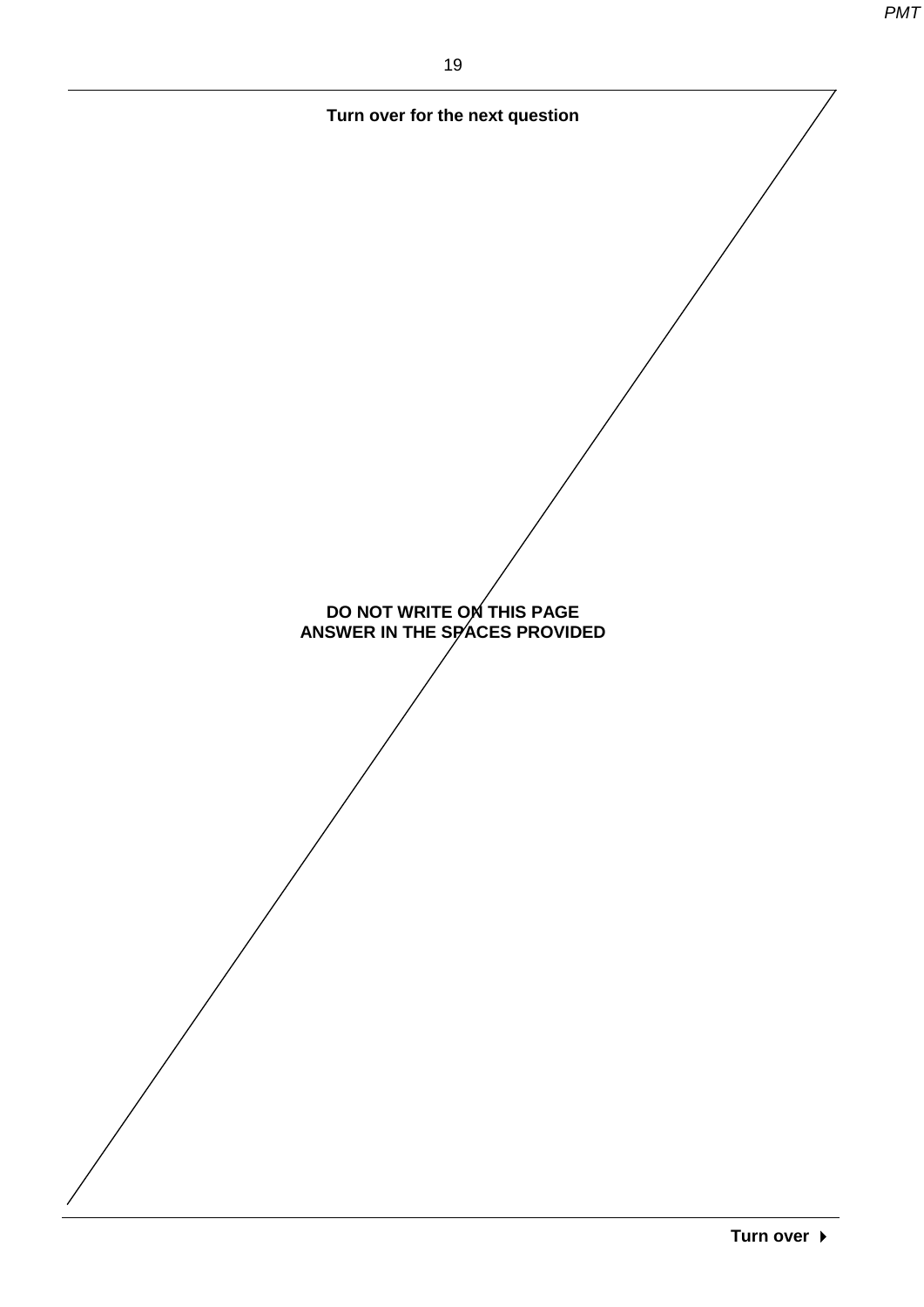| <b>Make</b>       | <b>Region</b>     | <b>Engine</b><br>size | <b>Mass</b> | CO <sub>2</sub> | CO    |
|-------------------|-------------------|-----------------------|-------------|-----------------|-------|
| <b>VAUXHALL</b>   | South West        | 1398                  | 1163        | 118             | 0.463 |
| <b>VOLKSWAGEN</b> | London            | 999                   | 1055        | 106             | 0.407 |
| <b>VAUXHALL</b>   | South West        | 1248                  | 1225        | 85              | 0.141 |
| <b>BMW</b>        | South West        | 2979                  | 1635        | 194             | 0.139 |
| <b>TOYOTA</b>     | South West        | 1995                  | 1650        | 123             | 0.274 |
| <b>BMW</b>        | South West        | 2979                  | 0           | 244             | 0.447 |
| <b>FORD</b>       | South West        | 1596                  | 0           | 165             | 0.518 |
| <b>TOYOTA</b>     | South West        | 1299                  | 1050        | 144             |       |
| <b>VAUXHALL</b>   | London            | 1398                  | 1361        | 140             | 0.695 |
| <b>FORD</b>       | <b>North West</b> | 4951                  | 1799        | 299             | 0.621 |

#### **17** The table below is an extract from the Large Data Set.

**17 (a) (i)** Calculate the standard deviation of the engine sizes in the table.

**[1 mark]**

#### **17 (a) (ii)** The mean of the engine sizes is 2084

Any value more than 2 standard deviations from the mean can be identified as an outlier.

Using this definition of an outlier, show that the sample of engine sizes has **exactly one** outlier.

Fully justify your answer.

**[3 marks]**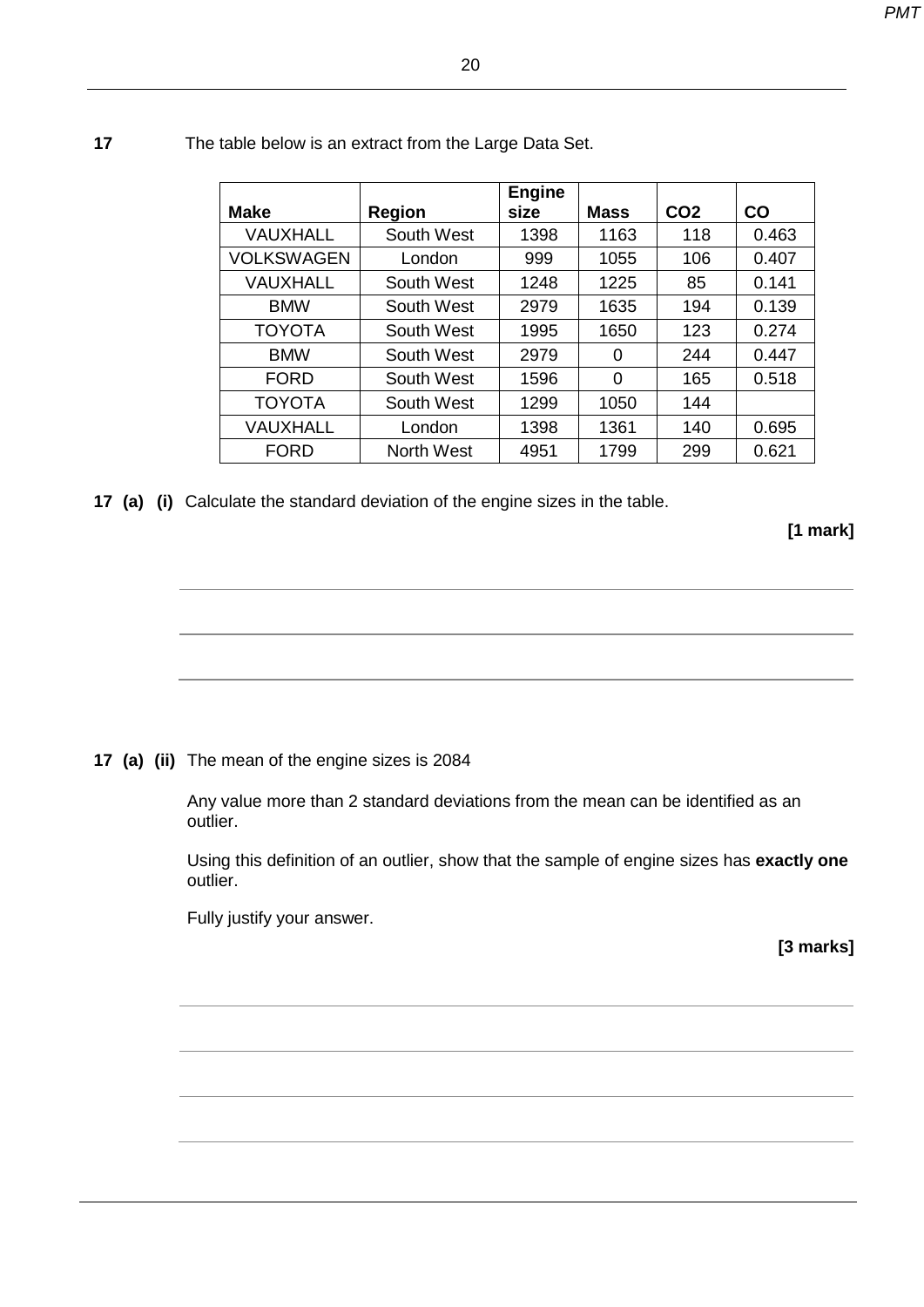| 17 $(b)$ | Rajan calculates the mean of the masses of the cars in this extract and states that it is<br>1094 kg.              |  |  |
|----------|--------------------------------------------------------------------------------------------------------------------|--|--|
|          | Use your knowledge of the Large Data Set to suggest what error Rajan is likely to have<br>made in his calculation. |  |  |
|          | $[1$ mark]                                                                                                         |  |  |

**17 (c)** Rajan claims there is an error in the data recorded in the table for one of the Toyotas from the South West, because there is no value for its carbon monoxide emissions.

Use your knowledge of the Large Data Set to comment on Rajan's claim.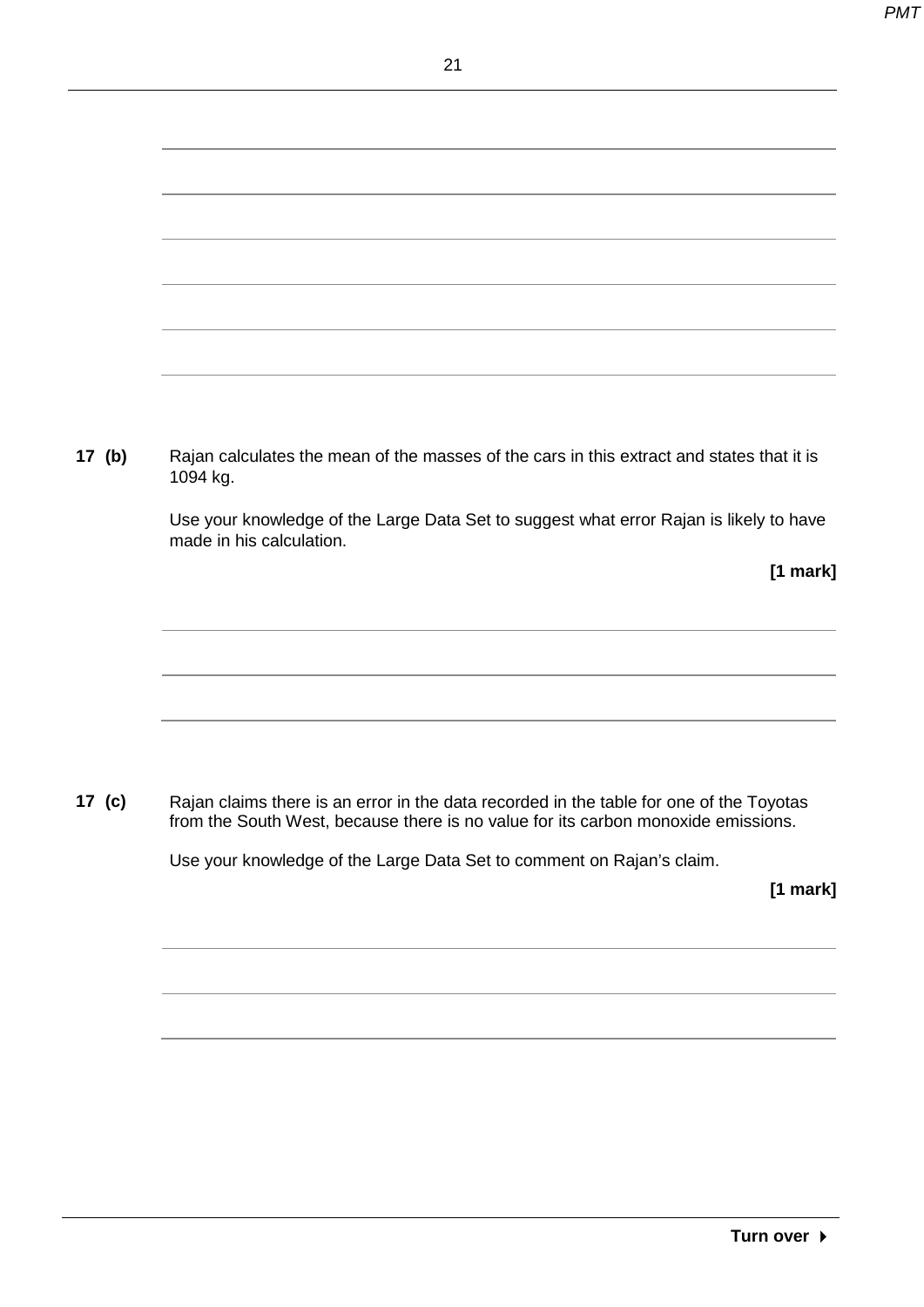**18** Neesha wants to open an Indian restaurant in her town.

Her cousin, Ranji, has an Indian restaurant in a neighbouring town. To help Neesha plan her menu, she wants to investigate the dishes chosen by a sample of Ranji's customers.

Ranji has a list of the 750 customers who dined at his restaurant during the past month and the dish that each customer chose.

Describe how Neesha could obtain a simple random sample of size 50 from Ranji's customers.

**[4 marks]**

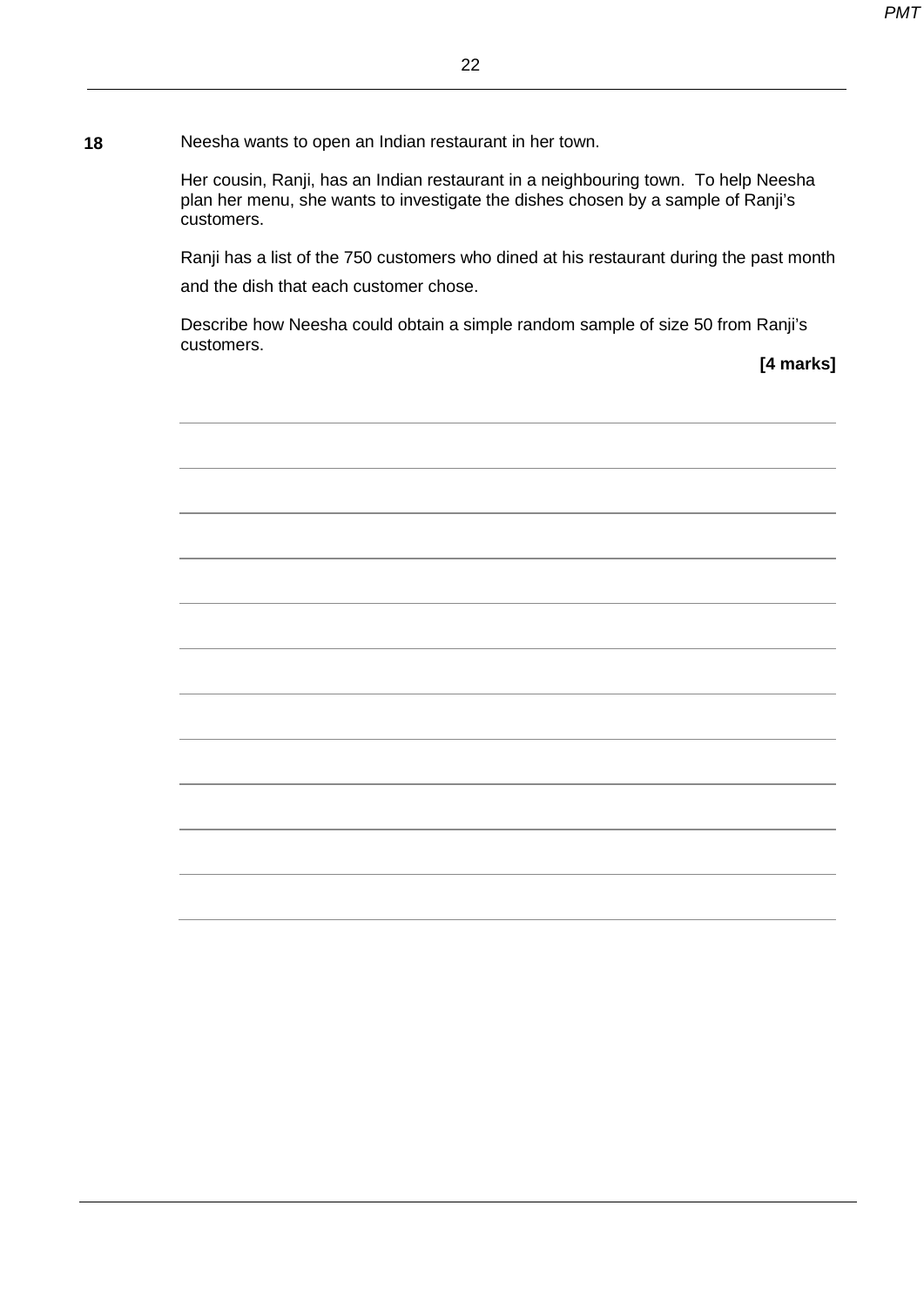**19** Ellie, a statistics student, read a newspaper article that stated that 20 per cent of students eat at least five portions of fruit and vegetables every day.

> Ellie suggests that the number of people who eat at least five portions of fruit and vegetables every day, in a sample of size *n*, can be modelled by the binomial distribution B(*n* , 0.20).

**19 (a)** There are 10 students in Ellie's statistics class.

Using the distributional model suggested by Ellie, find the probability that, of the students in her class:

**19 (a) (i)** two or fewer eat at least five portions of fruit and vegetables every day;

**[1 mark]**

**19 (a) (ii)** at least one but fewer than four eat at least five portions of fruit and vegetables every day;

**[2 marks]**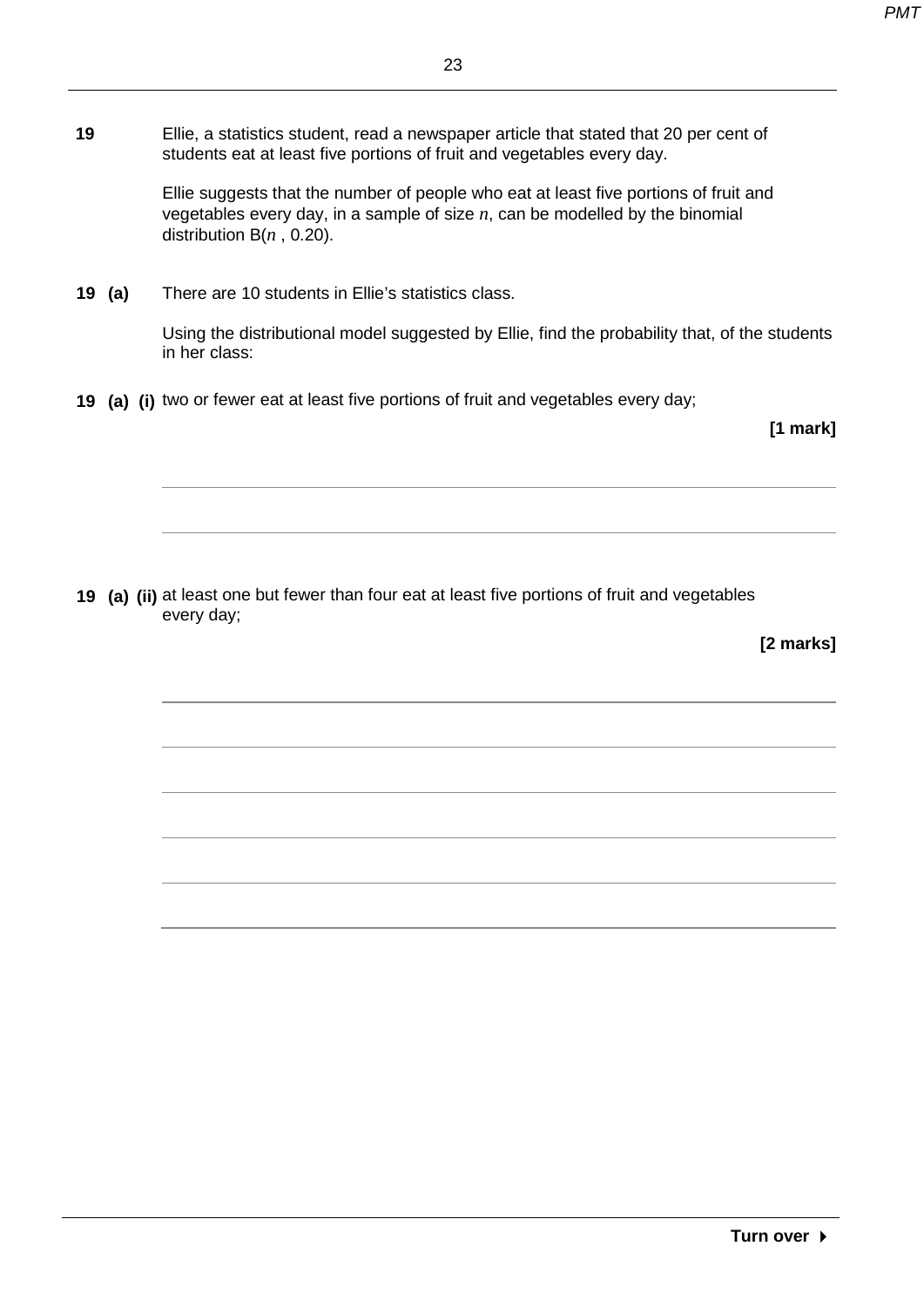**19 (b)** Ellie's teacher, Declan, believes that more than 20 per cent of students eat at least five portions of fruit and vegetables every day. Declan asks the 25 students in his other statistics classes and 8 of them say that they eat at least five portions of fruit and vegetables every day.

**19 (b) (i)** Name the sampling method used by Declan.

**19 (b) (ii)** Describe **one** weakness of this sampling method.

**19 (b) (iii)** Assuming that these 25 students may be considered to be a random sample, carry out a hypothesis test at the 5% significance level to investigate whether Declan's belief is supported by this evidence.

**[6 marks]**

**[1 mark]**